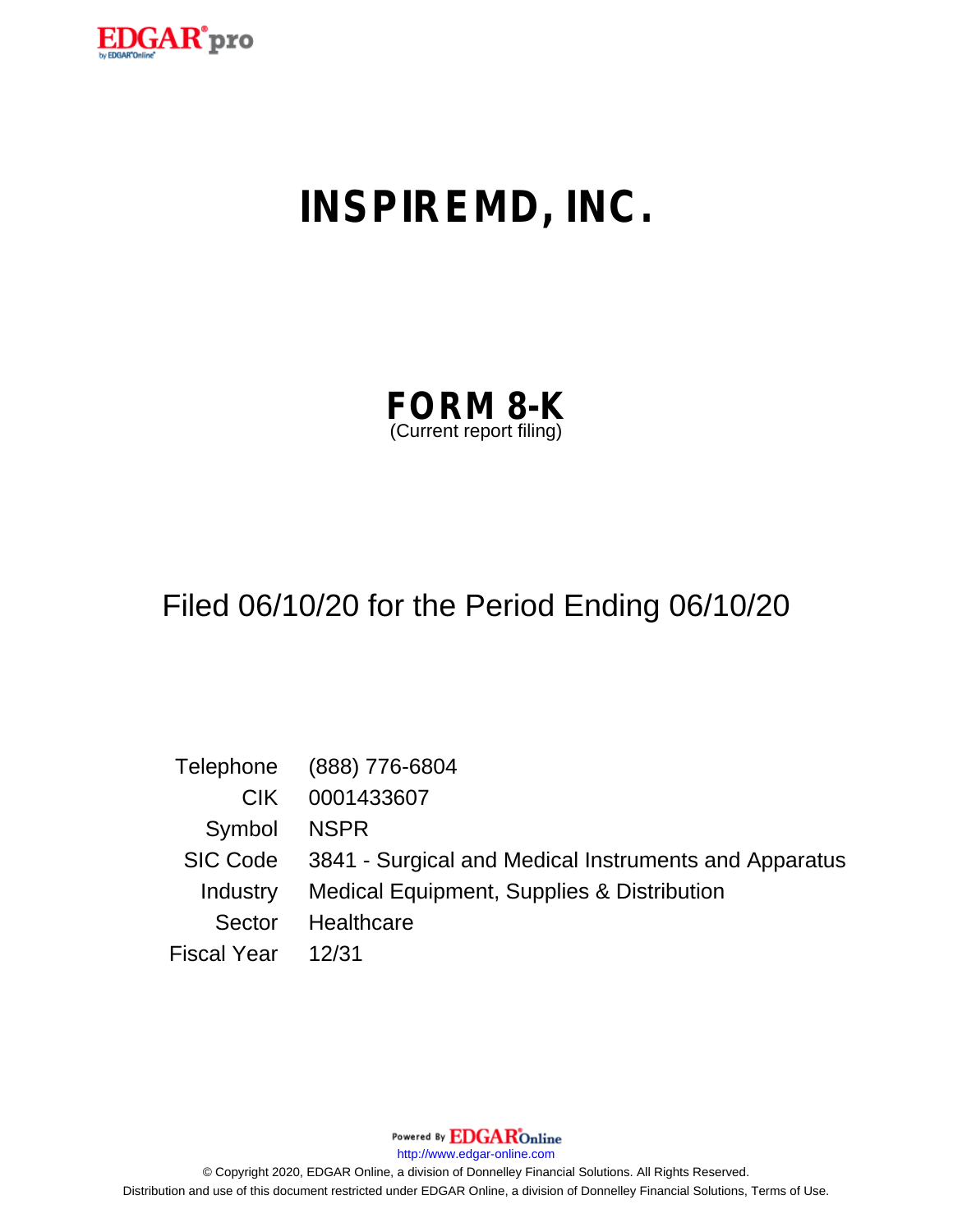### **UNITED STATES SECURITIES AND EXCHANGE COMMISSION**

**Washington, D.C. 20549**

#### **FORM 8-K**

#### **CURRENT REPORT**

**Pursuant to Section 13 or 15(d) of the Securities Exchange Act of 1934**

**Date of Report (Date of earliest event reported):** June 10, 2020

### **InspireMD, Inc.**

(Exact name of registrant as specified in its charter)

**Delaware 001-35731 26-2123838**

(State or other jurisdiction of incorporation)

File Number)

(Commission (IRS Employer Identification No.)

**4 Menorat Hamaor St. Tel Aviv, Israel 6744832**

(Address of principal executive offices) (Zip Code)

**(888) 776-6804**

(Registrant's telephone number, including area code)

**N/A**

(Former Name or former address, if changed since last report)

Check the appropriate box below if the Form 8-K filing is intended to simultaneously satisfy the filing obligation of the registrant under any of the following provisions:

[ ] Written communications pursuant to Rule 425 under the Securities Act (17 CFR 230.425)

[ ] Soliciting material pursuant to Rule 14a-12 under the Exchange Act (17 CFR 240.14a-12)

[ ] Pre-commencement communications pursuant to Rule 14d-2(b) under the Exchange Act (17 CFR 240.14d-2(b))

[ ] Pre-commencement communications pursuant to Rule 13e-4(c) under the Exchange Act (17 CFR 240.13e-4(c))

Securities registered pursuant to Section 12(b) of the Act:

| Title of each class                                                         | Trading Symbol(s | Name of exchange on which registered |
|-----------------------------------------------------------------------------|------------------|--------------------------------------|
| Common Stock, par value \$0,0001 per share                                  | NSPR             | NYSE American                        |
| Warrants.<br>s, exercisable for one share of Common Stock                   | NSPR.WS          | <b>NYSE</b><br>American              |
| <b>B</b> Warrants.<br>Series L<br>exercisable for one share of Common Stock | NSPR.WSB         | NIVOE<br>YSE American                |

Indicate by check mark whether the registrant is an emerging growth company as defined in Rule 405 of the Securities Act of 1933 (§230.405 of this chapter) or Rule 12b-2 of the Securities Exchange Act of 1934 (§240.12b-2 of this chapter).

Emerging growth company [ ]

If an emerging growth company, indicate by check mark if the registrant has elected not to use the extended transition period for complying with any new or revised financial accounting standards provided pursuant to Section 13(a) of the Exchange Act. [ ]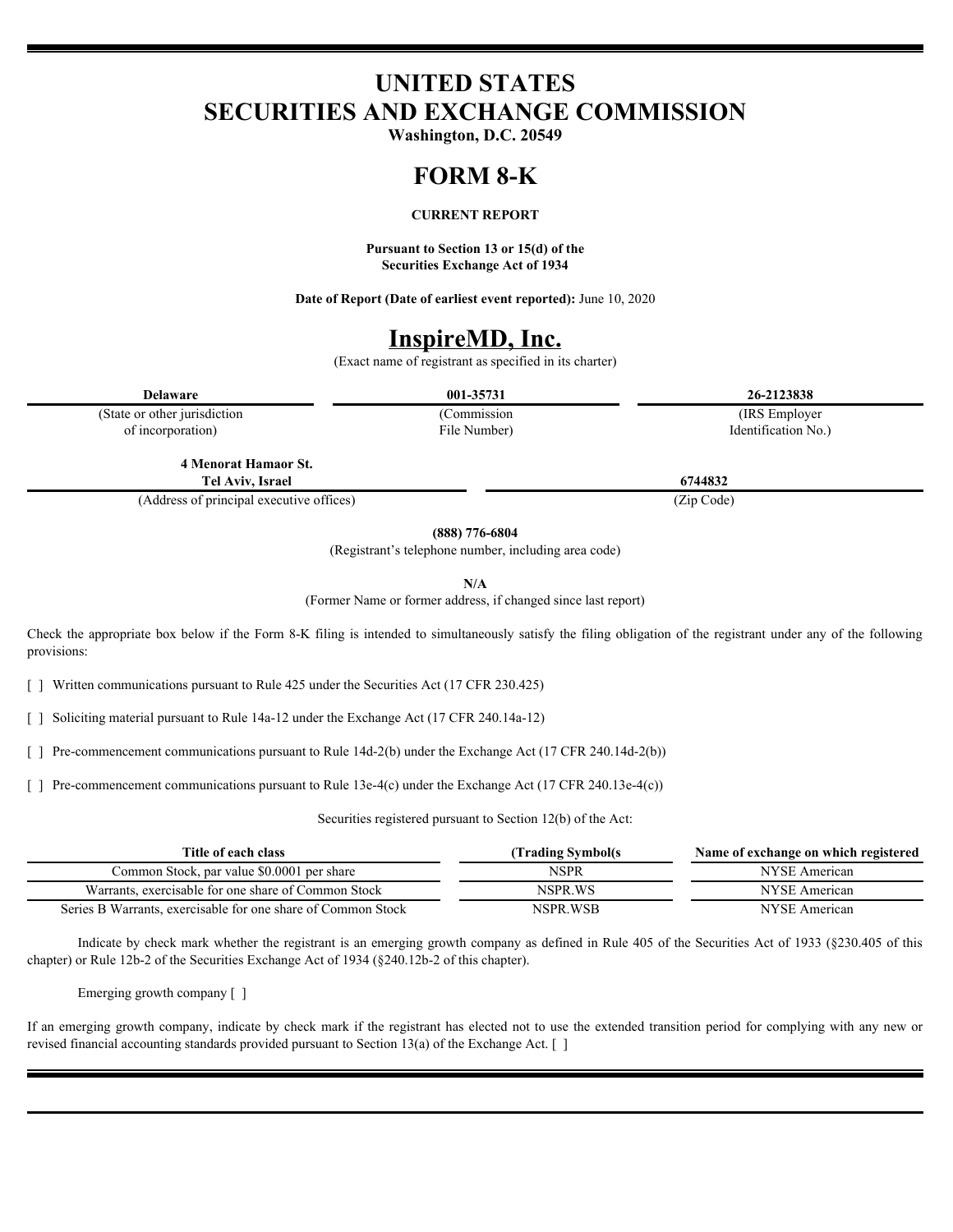#### **Item 8.01 Other Events.**

**On June 10, 2020, InspireMD, Inc. (the "Company") issued a press release announcing the publication of the results of its PARADIGM trial in the** *venetion* **journal. In that trial, 101 unselected consecutive real-life pat EURO JUME 10.** The UP 10.0200, InspireMD, Inc. (the "**Company**") issued a press release amouncing the publication of the results of its PARADIGM trial in the *EuroIntervention* journal. In that trial, 101 unselected conse carotid stenosis and were monitored for postprocedural neurologic events for a period of 12 months. The results displayed sustained protection against any such neurologic events. A copy of that press release is attached hereto as Exhibit 99.1 and is incorporated herein by reference.

#### **Item 9.01 Financial Statements and Exhibits.**

(d) Exhibits

| Exhibit       |                                   |                                       |  |
|---------------|-----------------------------------|---------------------------------------|--|
| <b>Number</b> |                                   | <b>Description</b>                    |  |
| 99.1          | Press release dated June 10, 2020 |                                       |  |
|               |                                   |                                       |  |
|               |                                   | $ \prime$<br>$\overline{\phantom{a}}$ |  |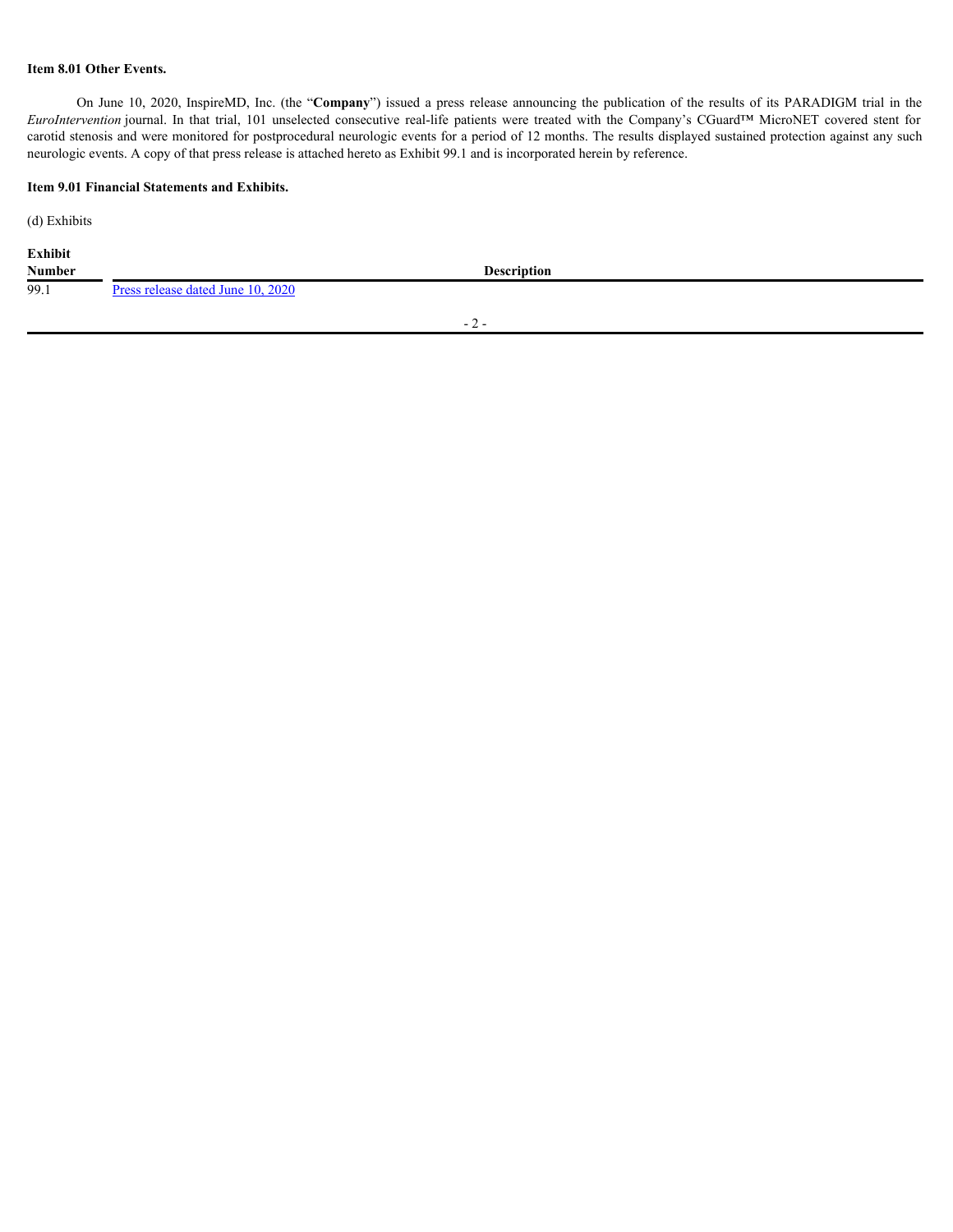### **SIGNATURES**

Pursuant to the requirements of the Securities Exchange Act of 1934, as amended, the registrant has duly caused this report to be signed on its behalf by the undersigned hereunto duly authorized.

|                     | InspireMD, Inc.                                                                          |
|---------------------|------------------------------------------------------------------------------------------|
| Date: June 10, 2020 | $\mathbf{By:}$<br>/s/ Craig Shore<br>Name: Craig Shore<br>Title: Chief Financial Officer |
|                     | $-3-$                                                                                    |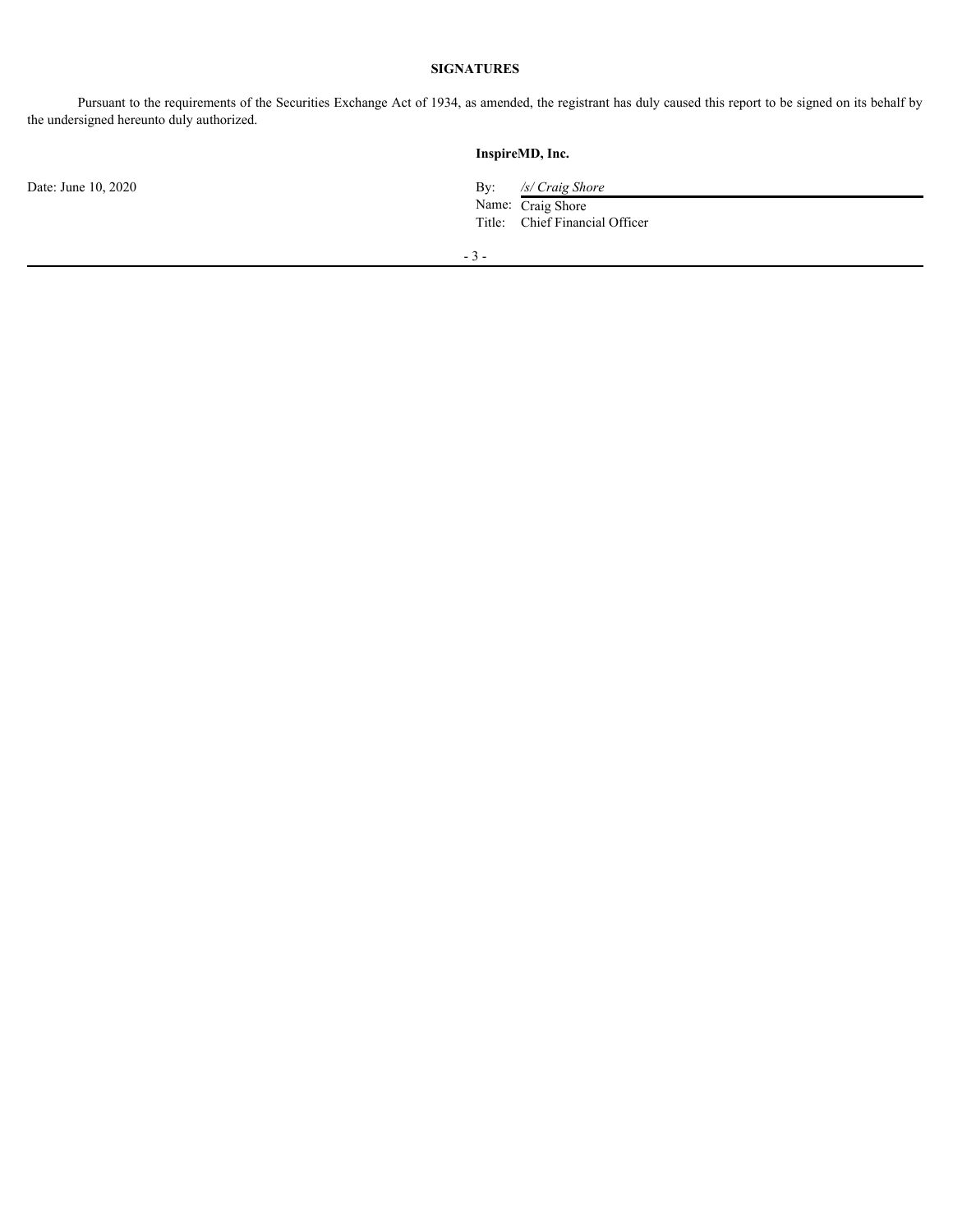

#### **InspireMD Announces Publication of 12-Month Results of CGuard™ EPS PARADIGM Trial in** *EuroIntervention*

Results indicate that 12 months after carotid intervention the CGuard EPS MicroNET-covered stent delivers sustained protection against postprocedural *neurologic events*

**Tel Aviv, Israel — June 10, 2020** – InspireMD, Inc. (NYSE American: NSPR), developer of the CGuard™ Embolic Prevention System (EPS) for the prevention of stroke caused by carotid artery disease treatment, announced today that 12-month PARADIGM trial results have been published in the *EuroIntervention* journal. **THE SPACE THE PAPER CONTROLL CONSECUTE:**<br> **The SERVICE AREADICAN Trial in** *EuroIntervention***<br>
Results indicate that 12 months after carotid intervention the CGuard<sup>TEM</sup> Explored area diviers austained protection against** carotid stenosis revascularization: Twelve-month outcomes from the PARADIGM study," details the results of 101 unselected consecutive real-life patients treated with the CGuard<sup>™</sup> MicroNET covered stent for carotid stenosis and the 12-month prevention of postprocedural neurologic events.

101 unselected consecutive patients for carotid revascularization were enrolled in the PARADIGM trial. At 30 days, only one adverse event occurred (a minor transient stroke with no other strokes, myocardial infarctions, or deaths. Furthermore, these study results show that no strokes occurred between 30 days and twelve months.

<span id="page-4-0"></span>"PARADIGM evaluates CGuard™ in unselected consecutive patients for carotid revascularization, with higher clinical standards, and constitutes a reference for **FASHIP 99.1**<br> **Example 2011**<br> **Example 2012**<br> **Example 2012 Anomatoes Publication of L2-Month Results of CGuard<sup>P34</sup> RPS PARADIGM Trial in** *Eurotherevention***<br>** *Results bullices but 12 monds after caronid intervention th*  a prestigious medical journal covering the latest advancements in vascular intervention. The risk of peri-procedural or post-procedural stroke in the treatment of carotic matrix  $\blacksquare$ <br>
Engine and the more car of the more car of the more carrotic lesions of  $\blacksquare$  (Sample Pack of Commerte Stens data invasive of the stendard or an experimental of Table Commercial and the more carrot **Exhibit 99.1**<br>
Results indicate that 2 a month of the control intervals of CGuard<sup>26</sup> PCN PARADIGM Trial in EuroPheterwation<br>
Tel. Aviv, Israel — Dane 10. Data of the control intervals intervals in CGuard<sup>26</sup> Methods Tec **Example the Constraine State of the COMP CONTROL**<br> **Example the constrained and the eventual intervalse are considered and the constrained and the eventual standard presentation<br>
of the eventual benefits of the constrain** CGuard™. Exhibit 99.1<br>
Engine WID Announce Publication of 12.Mooth of Claude Reache of Clium(199 EFS PARADICAT Trait is Eurodian content<br>
TRI ANN, Besties the control of the control of Clium (200 and the control of Clium Covered i **CAR CONTRIBY INTERVENTS AREAS CONTRIBUTES ARE CONSULATED AND AREAS CONTRIBUTES INTERVENTS ARE CONSULATED INTERVENTS ARE CONSULATED INTERVENTS ARE CONSULATED INTERVENTS ARE CONSULATED INTERVENTS ARE AN AREA (VALUE OF THE C** 

absence of any procedure- or device-related issues," stated Dr. Piotr Musialek, co-author of the paper and lead investigator of the PARADIGM study.

*EuroIntervention* is an international peer-reviewed journal whose aim is to create a community of high-quality research and education in the field of percutaneous (EAPCI).